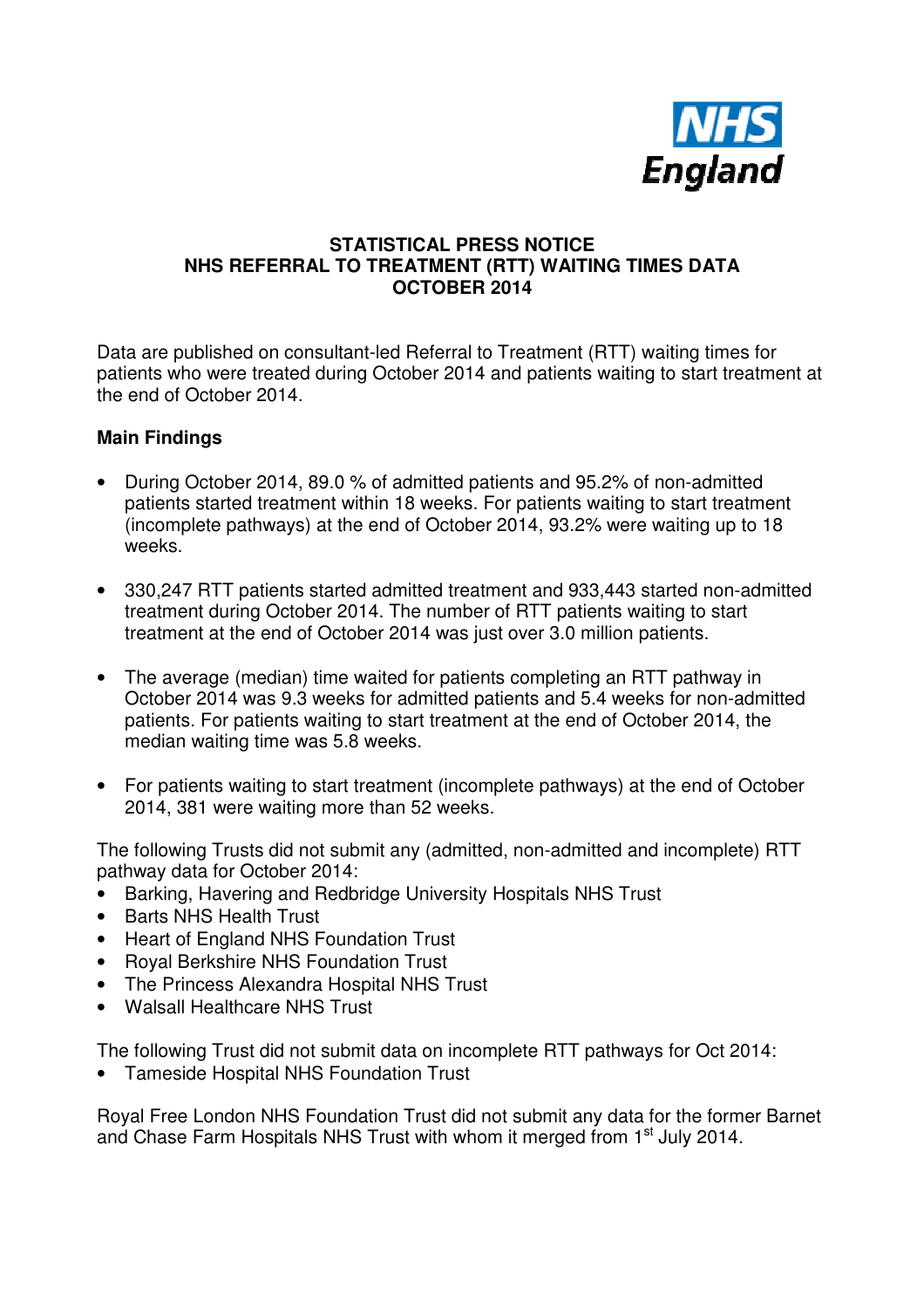Factoring in estimates based on the latest data submitted for each missing Trust suggests the total number of RTT patients waiting to start treatment at the end of October 2014 may have been just over 3.2 million patients. See section 5 of Notes to Editors for details of the latest data submitted by missing Trusts.

Detailed tables of waiting times by treatment function (specialty), commissioner and provider are available at:

http://www.england.nhs.uk/statistics/rtt-waiting-times/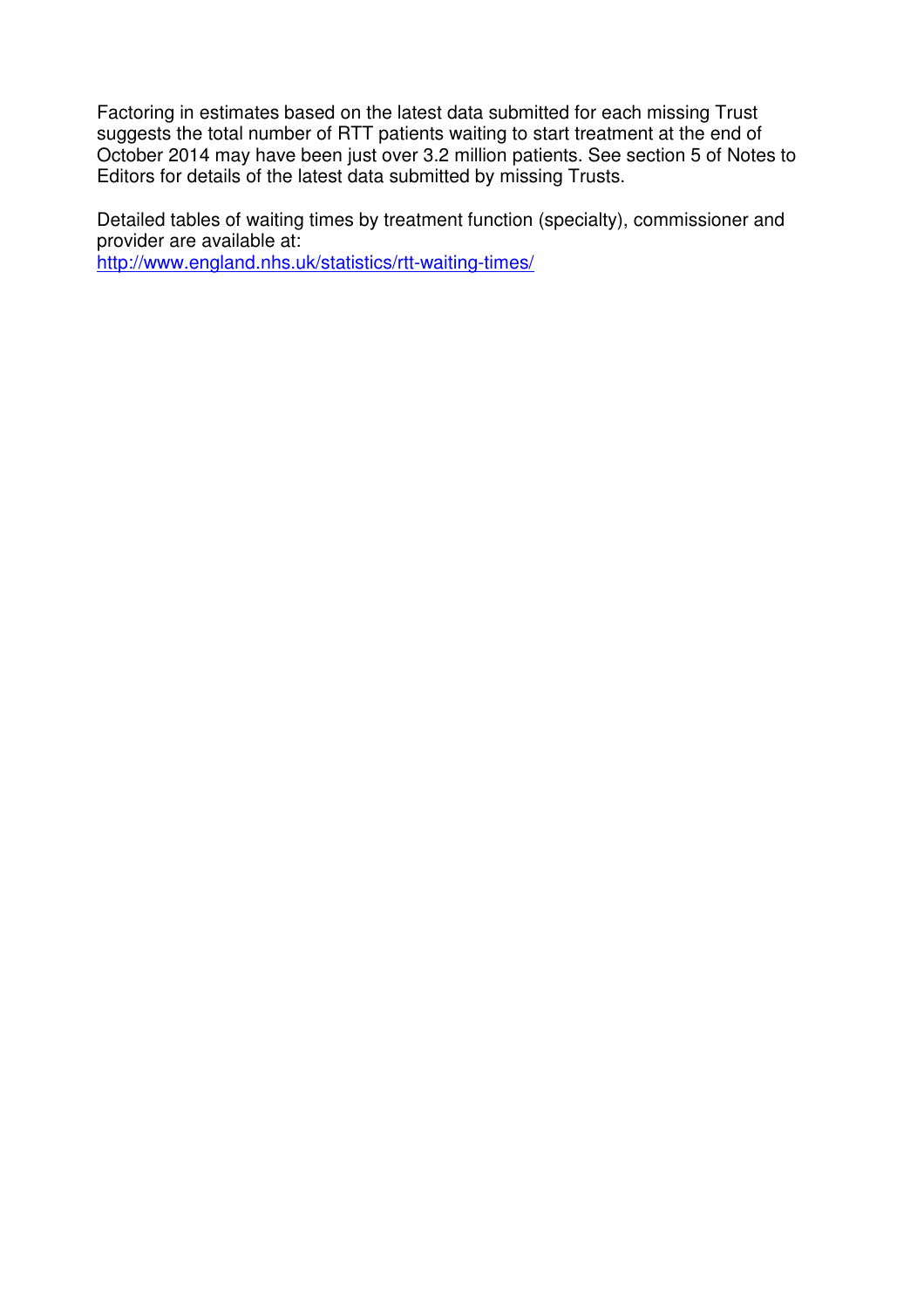|                           | <b>Admitted Pathways</b> |          | <b>Non-Admitted Pathways</b> |          | <b>Incomplete Pathways</b> |          |
|---------------------------|--------------------------|----------|------------------------------|----------|----------------------------|----------|
|                           |                          | % within |                              | % within |                            | % within |
| <b>Treatment function</b> | Total (all)              | 18 weeks | Total (all)                  | 18 weeks | Total (all)                | 18 weeks |
| General Surgery           | 40,402                   | 88.0%    | 66,242                       | 95.0%    | 261,221                    | 92.0%    |
| Urology                   | 20,447                   | 88.8%    | 34,575                       | 94.3%    | 147,565                    | 91.8%    |
| Trauma & Orthopaedics     | 62,289                   | 86.0%    | 98,690                       | 94.6%    | 413,545                    | 91.8%    |
| <b>ENT</b>                | 17,139                   | 85.0%    | 72,054                       | 95.1%    | 201,698                    | 93.0%    |
| Ophthalmology             | 45,305                   | 89.5%    | 89,923                       | 95.6%    | 309,134                    | 94.3%    |
| Oral Surgery              | 18,521                   | 86.3%    | 34,094                       | 92.3%    | 132,389                    | 93.2%    |
| Neurosurgery              | 2,519                    | 83.6%    | 5,042                        | 91.6%    | 26,680                     | 89.1%    |
| <b>Plastic Surgery</b>    | 12,590                   | 90.2%    | 10,384                       | 96.0%    | 49,163                     | 90.7%    |
| Cardiothoracic Surgery    | 2,082                    | 87.0%    | 1,080                        | 95.4%    | 7,392                      | 89.7%    |
| General Medicine          | 3,404                    | 97.9%    | 18,188                       | 96.7%    | 45,971                     | 95.4%    |
| Gastroenterology          | 14,879                   | 97.3%    | 30,705                       | 92.7%    | 132,582                    | 93.7%    |
| Cardiology                | 10,322                   | 91.0%    | 42,307                       | 95.6%    | 131,693                    | 93.6%    |
| Dermatology               | 7,975                    | 91.8%    | 67,004                       | 94.8%    | 173,629                    | 94.5%    |
| <b>Thoracic Medicine</b>  | 1,827                    | 98.4%    | 20,876                       | 95.2%    | 56,675                     | 93.9%    |
| Neurology                 | 1,227                    | 95.3%    | 25,490                       | 92.4%    | 92,034                     | 93.1%    |
| Rheumatology              | 2,078                    | 97.3%    | 23,920                       | 96.5%    | 57,029                     | 96.0%    |
| Geriatric Medicine        | 134                      | 98.5%    | 10,967                       | 98.7%    | 18,424                     | 97.5%    |
| Gynaecology               | 24,024                   | 91.7%    | 67,034                       | 97.7%    | 177,623                    | 95.0%    |
| Other                     | 43,083                   | 89.6%    | 214,868                      | 95.4%    | 571,459                    | 93.3%    |
| <b>England</b>            | 330,247                  | 89.0%    | 933,443                      | 95.2%    | 3,005,906                  | 93.2%    |

### **Table 1 – October 2014 Referral to Treatment (RTT) waiting times by treatment function, England**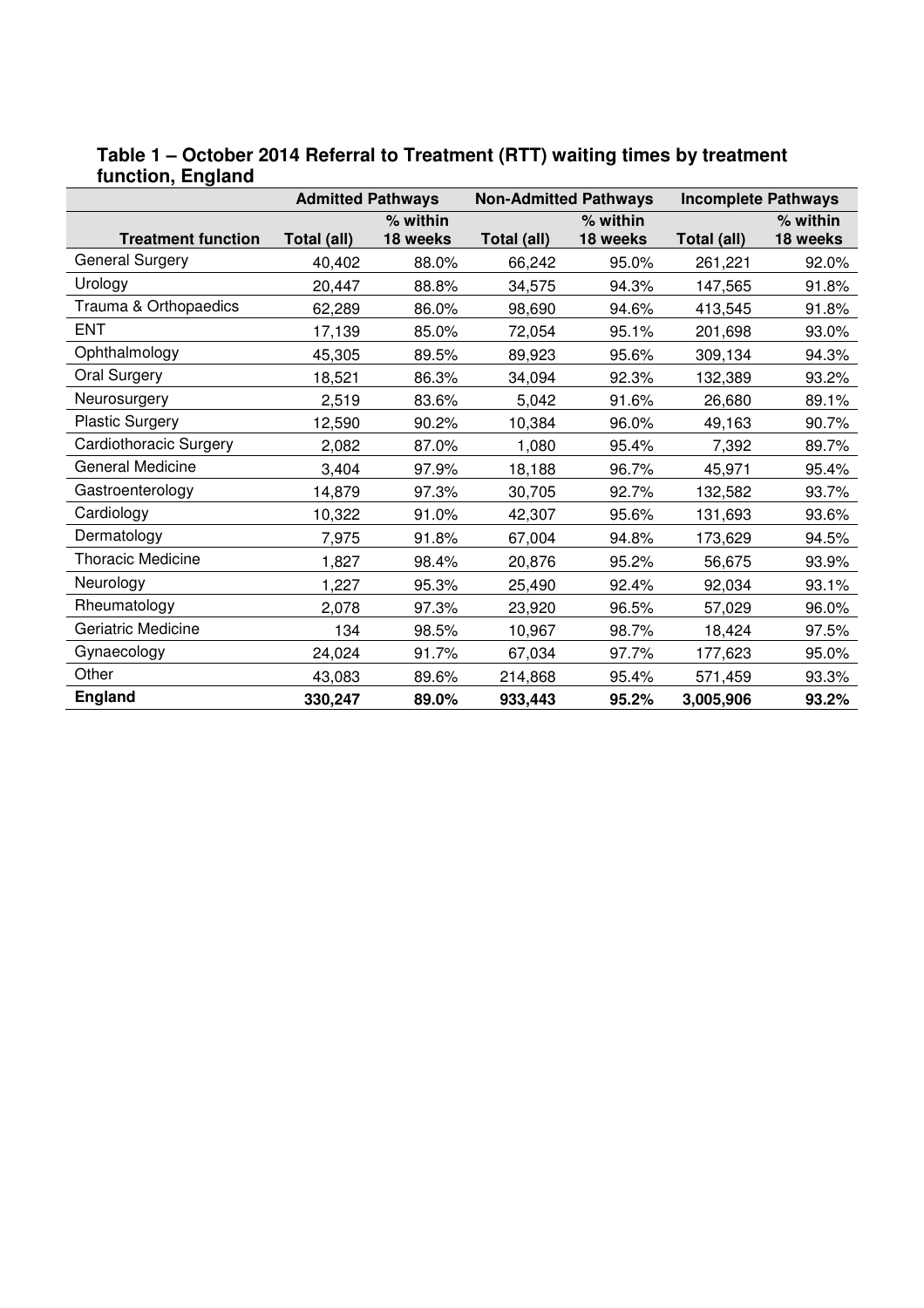|                  | <b>Admitted pathways</b>         |                                           | <b>Non-Admitted pathways</b>           |                                  |                                           | Incomplete pathways                           |                                  |                                           |                                               |
|------------------|----------------------------------|-------------------------------------------|----------------------------------------|----------------------------------|-------------------------------------------|-----------------------------------------------|----------------------------------|-------------------------------------------|-----------------------------------------------|
| <b>Month</b>     | <b>Median</b><br>wait<br>(weeks) | 95 <sup>th</sup><br>percentile<br>(weeks) | $\frac{9}{6}$<br>within<br>18<br>weeks | <b>Median</b><br>wait<br>(weeks) | 95 <sup>th</sup><br>percentile<br>(weeks) | $\frac{1}{\sqrt{2}}$<br>within<br>18<br>weeks | <b>Median</b><br>wait<br>(weeks) | 95 <sup>th</sup><br>percentile<br>(weeks) | $\frac{1}{\sqrt{2}}$<br>within<br>18<br>weeks |
| March 2007       | 18.8                             | $52+$                                     | 48.3%                                  |                                  |                                           |                                               |                                  |                                           |                                               |
| August 2007      | 15.6                             | $52+$                                     | 56.0%                                  | 7.4                              | $52+$                                     | 76.1%                                         | 14.3                             | $52+$                                     | 57.2%                                         |
| March 2008       | 8.1                              | 27.3                                      | 87.1%                                  | 3.9                              | 21.8                                      | 93.4%                                         | 9.8                              | $52+$                                     | 66.0%                                         |
| March 2009       | 7.7                              | 20.0                                      | 93.0%                                  | 3.8                              | 15.6                                      | 97.4%                                         | 5.6                              | 29.8                                      | 87.6%                                         |
| March 2010       | 8.0                              | 21.2                                      | 92.0%                                  | 3.9                              | 15.4                                      | 97.8%                                         | 5.2                              | 23.3                                      | 91.1%                                         |
| March 2011       | 7.9                              | 23.4                                      | 89.6%                                  | 3.7                              | 15.8                                      | 97.3%                                         | 5.5                              | 25.4                                      | 89.4%                                         |
| March 2012       | 8.1                              | 22.2                                      | 91.1%                                  | 3.6                              | 15.8                                      | 97.4%                                         | 5.2                              | 20.2                                      | 93.3%                                         |
| March 2013       | 8.2                              | 21.5                                      | 92.1%                                  | 3.9                              | 16.0                                      | 97.6%                                         | 5.5                              | 18.9                                      | 94.2%                                         |
| April 2013       | 8.5                              | 21.9                                      | 91.6%                                  | 5.1                              | 16.1                                      | 97.2%                                         | 5.6                              | 18.8                                      | 94.5%                                         |
| May 2013         | 8.7                              | 22.4                                      | 92.1%                                  | 4.8                              | 15.9                                      | 97.5%                                         | 5.6                              | 18.2                                      | 94.8%                                         |
| June 2013        | 8.7                              | 21.9                                      | 91.7%                                  | 5.2                              | 16.3                                      | 97.4%                                         | 5.7                              | 18.5                                      | 94.6%                                         |
| <b>July 2013</b> | 8.6                              | 21.4                                      | 92.1%                                  | 5.0                              | 16.3                                      | 97.2%                                         | 5.6                              | 18.7                                      | 94.4%                                         |
| August 2013      | 8.6                              | 21.4                                      | 92.2%                                  | 5.2                              | 16.4                                      | 97.2%                                         | 6.2                              | 18.8                                      | 94.2%                                         |
| Sept 2013        | 9.1                              | 21.9                                      | 91.5%                                  | 5.7                              | 16.8                                      | 96.8%                                         | 6.0                              | 19.0                                      | 94.2%                                         |
| October 2013     | 9.0                              | 21.9                                      | 91.4%                                  | 5.1                              | 16.9                                      | 96.7%                                         | 5.6                              | 18.9                                      | 94.2%                                         |
| Nov 2013         | 8.7                              | 22.1                                      | 91.0%                                  | 5.1                              | 17.0                                      | 96.5%                                         | 5.7                              | 19.2                                      | 94.0%                                         |
| Dec 2013         | 8.3                              | 21.9                                      | 91.5%                                  | 4.9                              | 16.6                                      | 96.8%                                         | 6.3                              | 19.9                                      | 93.6%                                         |
| Jan 2014         | 9.4                              | 23.3                                      | 90.4%                                  | 5.8                              | 17.1                                      | 96.3%                                         | 6.2                              | 19.8                                      | 93.5%                                         |
| Feb 2014         | 9.5                              | 23.4                                      | 89.9%                                  | 4.7                              | 17.1                                      | 96.3%                                         | 5.4                              | 19.7                                      | 93.4%                                         |
| Mar 2014         | 8.8                              | 24.0                                      | 89.4%                                  | 4.8                              | 17.1                                      | 96.3%                                         | 5.5                              | 19.5                                      | 93.7%                                         |
| Apr 2014         | 8.6                              | 23.5                                      | 90.0%                                  | 5.0                              | 16.9                                      | 96.3%                                         | 5.9                              | 19.7                                      | 93.7%                                         |
| May 2014         | 9.1                              | 24.3                                      | 90.1%                                  | 5.5                              | 16.9                                      | 96.5%                                         | 6.2                              | 19.4                                      | 93.7%                                         |
| June 2014        | 9.4                              | 23.9                                      | 89.5%                                  | 5.4                              | 17.2                                      | 96.2%                                         | 5.8                              | 19.5                                      | 93.7%                                         |
| <b>July 2014</b> | 8.9                              | 23.8                                      | 89.3%                                  | 5.2                              | 17.4                                      | 95.9%                                         | 5.9                              | 19.8                                      | 93.3%                                         |
| August 2014      | 8.9                              | 24.6                                      | 87.9%                                  | 5.5                              | 17.7                                      | 95.5%                                         | 6.5                              | 20.6                                      | 92.9%                                         |
| Sept 2014        | 9.5                              | 24.5                                      | 88.3%                                  | 6.0                              | 17.9                                      | 95.2%                                         | 6.2                              | 19.8                                      | 93.5%                                         |
| October 2014     | 9.3                              | 23.8                                      | 89.0%                                  | 5.4                              | 17.9                                      | 95.2%                                         | 5.8                              | 19.9                                      | 93.2%                                         |

#### **Table 2 – Referral to Treatment (RTT) waiting times, England**

Notes:

- 2. Where the 95<sup>th</sup> percentile falls in the over 52 week time band, the estimates are less accurate. Hence, such figures are shown as "52+" weeks.
- 3. Admitted RTT pathways are waiting times for patients whose treatment started during the month and involved admission to hospital.
- 4. Admitted (unadjusted) RTT data were first published in March 2007. Admitted RTT data on an adjusted basis were first published in March 2008.
- 5. Adjustments are made to admitted RTT pathways for clock pauses, where a patient had declined reasonable offers of admission and chosen to wait longer.
- 6. Non-admitted RTT pathways are waiting times for patients whose treatment started during the month and did not involve admission to hospital.
- 7. Incomplete RTT pathways are waiting times for patients still waiting to start treatment at the end of the month.
- 8. Non-admitted and Incomplete RTT data were first published in August 2007.

<sup>1.</sup> Median and 95<sup>th</sup> percentile times are calculated from aggregate data, rather than patient level data, and therefore are only estimates of the position on average waits.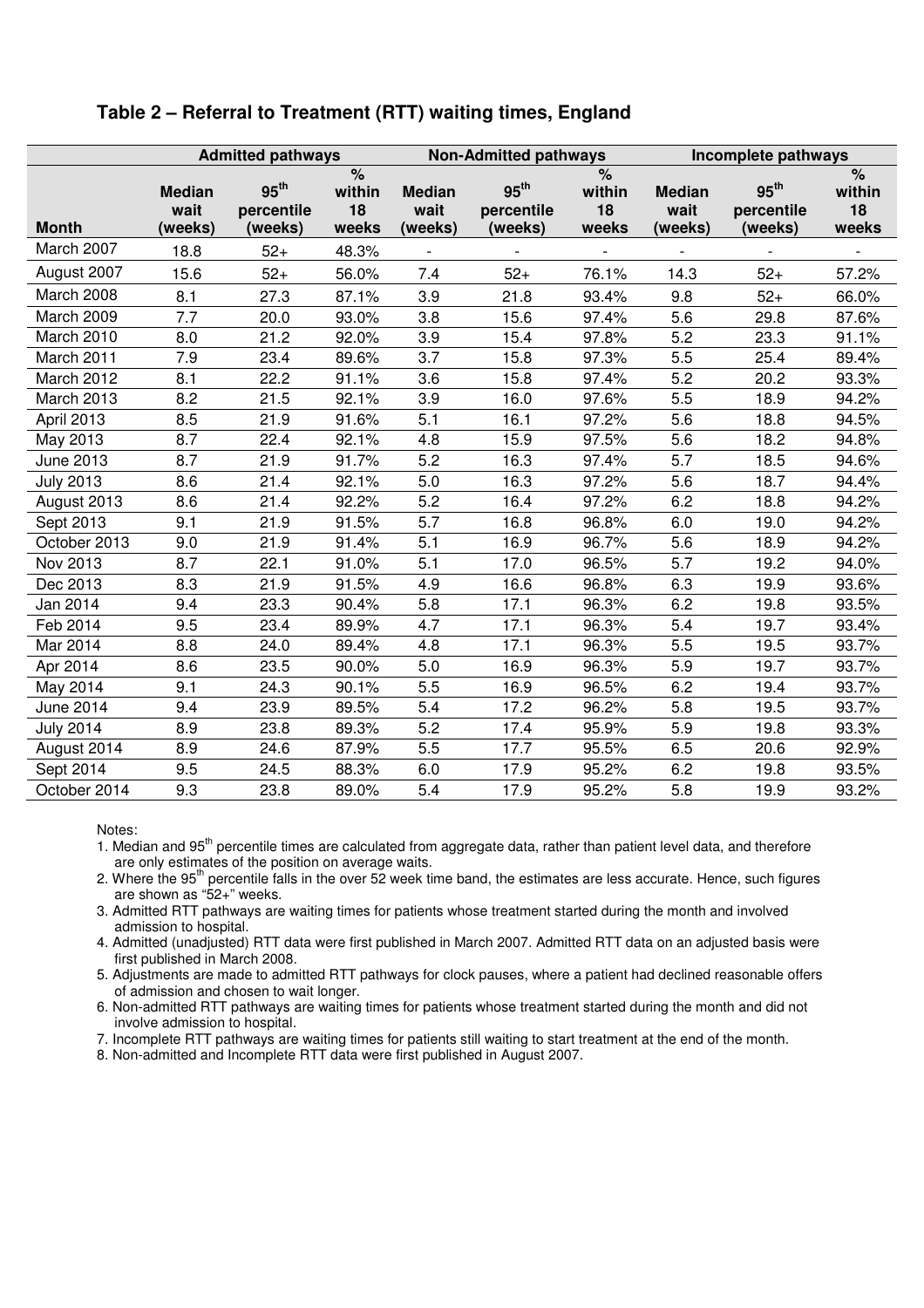## **Notes to Editors**

For admitted patients, adjusted data (allowing for legitimate pauses of the RTT clock) is used to measure waiting times.

## **Statistical Notes**

# **5. National Statistics**

The United Kingdom Statistics Authority has designated these statistics as National Statistics, in accordance with the Statistics and Registration Service Act 2007 and signifying compliance with the Code of Practice for Official Statistics. Designation can be broadly interpreted to mean that the statistics:

- meet identified user needs:
- are well explained and readily accessible;
- are produced according to sound methods, and
- are managed impartially and objectively in the public interest.

Once statistics have been designated as National Statistics it is a statutory requirement that the Code of Practice shall continue to be observed.

# **2. Referral to Treatment "pathways" and "clock stops"**

Patients referred for non-emergency consultant-led treatment are on Referral to Treatment (RTT) pathways. An RTT pathway is the length of time that a patient waited from referral to start of treatment, or if they have not yet started treatment, the length of time that a patient has waited so far.

The following activities end the RTT pathway and lead to the RTT clock being stopped:

- first treatment the start of the first treatment that is intended to manage a patient's disease, condition or injury in a RTT pathway
- start of active monitoring initiated by the patient
- start of active monitoring initiated by the care professional
- decision not to treat decision not to treat made or no further contact required
- patient declined offered treatment
- patient died before treatment

### **3. Operational waiting time standards**

Patients continue to have a legal right under the NHS Constitution to access services within maximum referral to treatment waiting times, or for the NHS to take all reasonable steps to offer them a range of alternative providers if this is not possible.

The waiting time standards set the proportion of RTT pathways that must be within 18 weeks. These proportions leave an operational tolerance to allow for patients for who starting treatment within 18 weeks would be inconvenient or clinically inappropriate. These circumstances can be categorised as:

• Patient choice – patients choose not to accept earliest offered appointments along their pathway or choose to delay treatments for personal or social reasons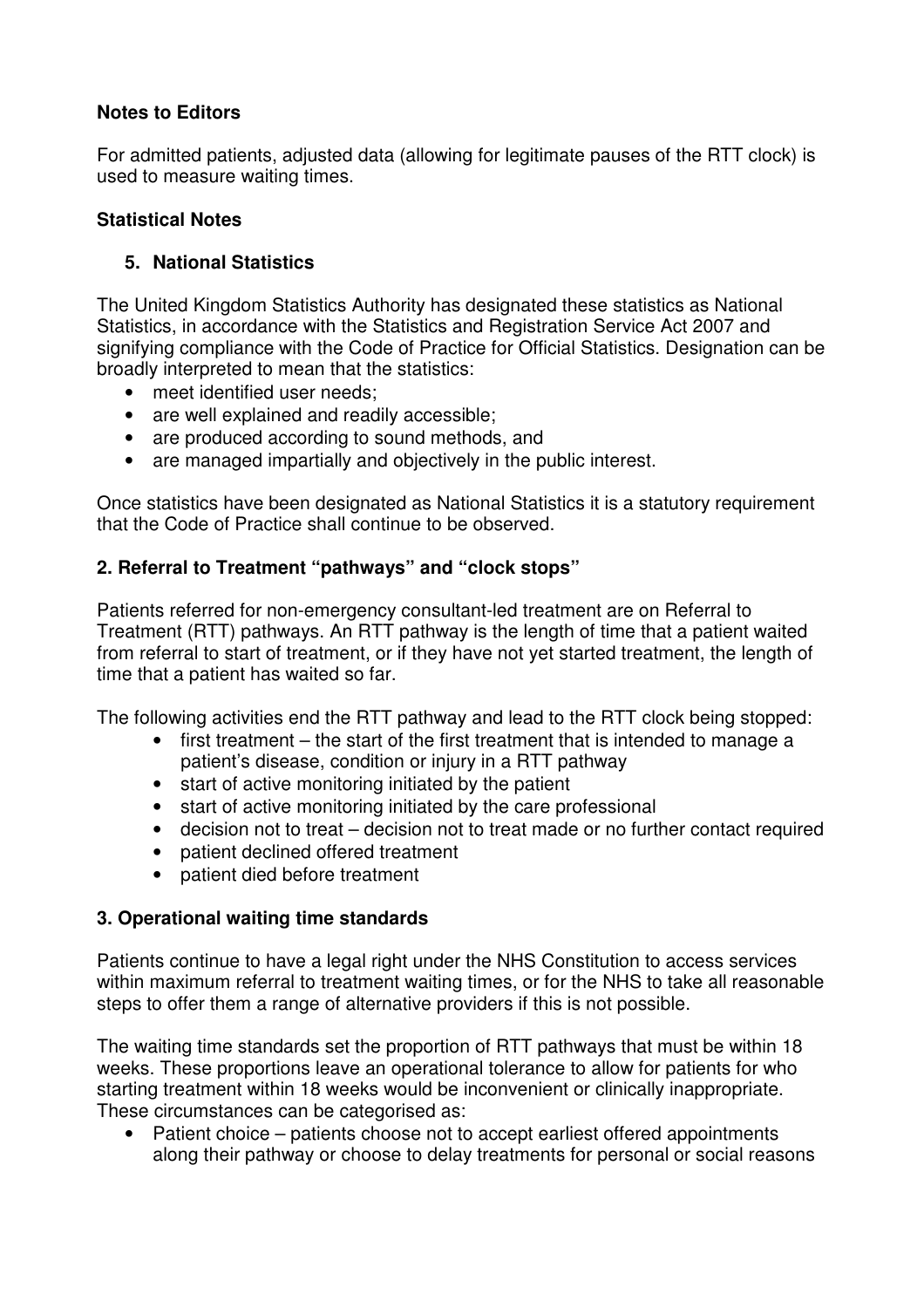- Co-operation patients who do not attend appointments along their pathways
- Clinical exceptions where it is not clinically appropriate to start a patient's treatment within 18 weeks

The waiting time operational standards for 2014/15 are set out in Everyone Counts: Planning for Patients 2014/15 to 2018/19. These are:

- 90% of admitted patients and 95% of non-admitted patients to start treatment within a maximum of 18 weeks from referral
- 92% of patients on incomplete pathways to have been waiting no more than 18 weeks from referral

Admitted pathways are the waiting times for patients whose treatment started during the month and involved admission to hospital. These are also often referred to as inpatient waiting times, but include the complete time waited from referral until start of inpatient treatment.

Non-admitted pathways are the waiting times for patients whose treatment started during the month and did not involve admission to hospital. These are also often referred to as outpatient waiting times, but they include the time waited for patients whose RTT waiting time clock either stopped for treatment or other reasons, such as a patient declining treatment.

The Department of Health introduced the incomplete pathways operational standard from April 2012 onwards. Incomplete pathways are the waiting times for patients waiting to start treatment at the end of the month. These are also often referred to as waiting list waiting times and the volume of incomplete RTT pathways as the size of the RTT waiting list.

NHS England introduced a zero tolerance of any referral to treatment waits of more than 52 weeks in 2013/14, with contractual penalties for each such wait.

### **4. Referral to Treatment waiting times data collection**

Referral to Treatment (RTT) data is collected from NHS providers (NHS Trusts and other providers) and signed off by commissioners.

The data measures RTT waiting times in weeks, split by treatment function. The treatment functions are based on consultant specialties. The length of the RTT pathway is reported for patients whose RTT clock stopped during the month.

The Department of Health published the RTT Rules Suite on 28 November 2007. This document was updated in April 2014 and can be found at: https://www.gov.uk/government/publications/right-to-start-consultant-led-treatmentwithin-18-weeks

Other guidance documents relating to RTT can be found at: http://www.england.nhs.uk/statistics/rtt-waiting-times/rtt-guidance/

The data return includes all patients whose RTT clock stopped at any point in the reporting period. A column has been provided to enter data for patients whose length of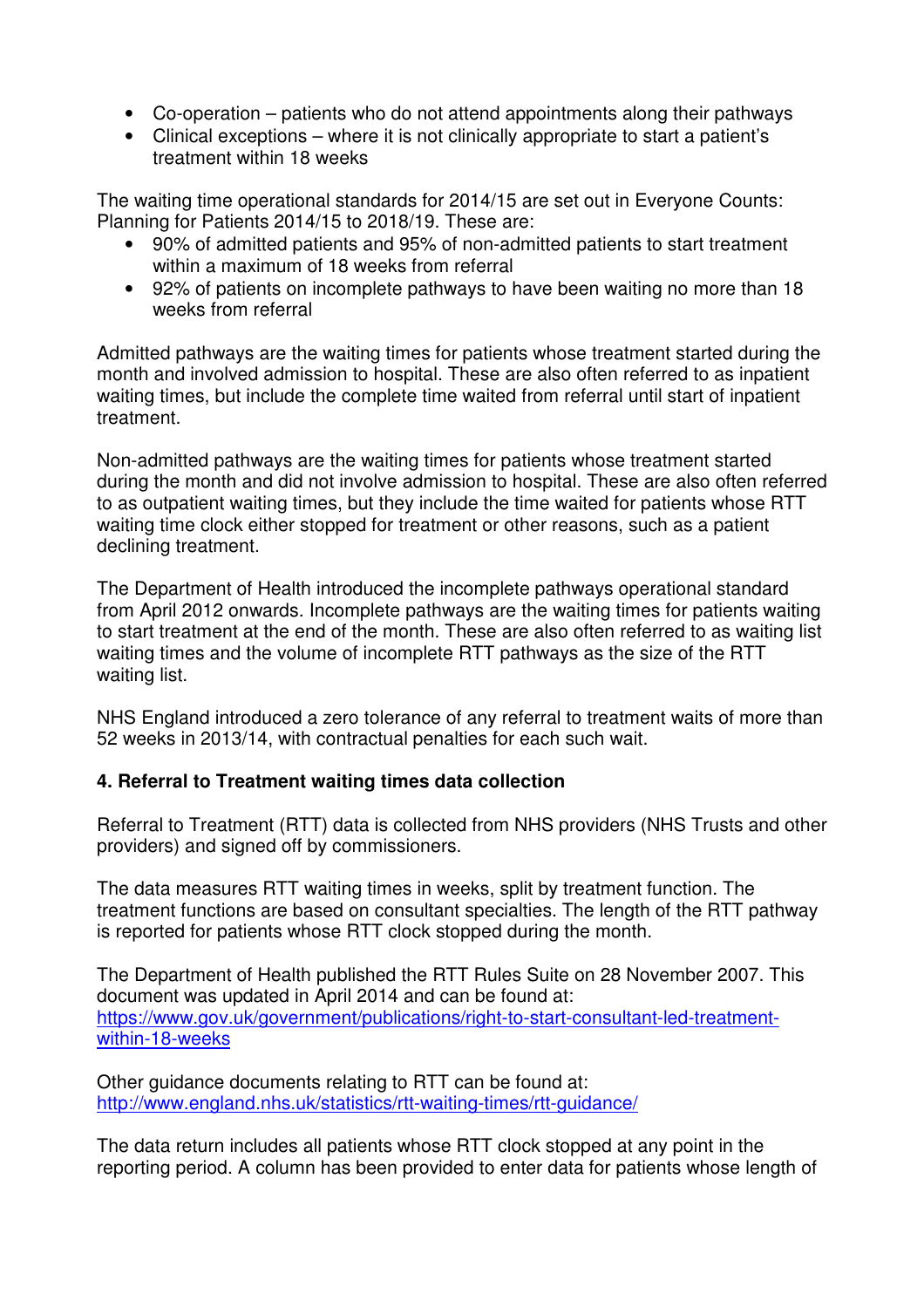RTT period is unknown, i.e. patients who have had a clock stop during the month but where the clock start date is not known.

For admitted patients, the RTT time is measured on an adjusted basis – from the date the RTT clock starts to the date that the RTT clock stops, allowing for legitimate pauses as described in the above RTT Rules Suite.

For non-admitted patients, the RTT time is measured on an *unadjusted* basis – from the date the RTT clock starts to the date that the RTT clock stops, as detailed in DSCN 17/2006.

For patients on incomplete pathways, the RTT time is measured on an *unadjusted* basis. Incomplete pathways represent those patients who have been referred on to consultantled referral to treatment pathways, but whose treatment had not yet started at the end of the reporting period. These patients will be at various stages of their pathway, for example, waiting for diagnostics, an appointment with a consultant, or for admission for a procedure.

### **5. Data Availability**

Data for admitted patients (patients whose RTT clock stopped with an inpatient/ day case admission) have been published each month since January 2007 on an unadjusted basis.

Data for admitted patients (patients whose RTT clock stopped with an inpatient/ day case admission) have been published each month since March 2008 on an adjusted basis.

Data for non-admitted patients (patients whose RTT clock stopped during the month for reasons other than an inpatient/day case admission) and incomplete RTT times for patients whose RTT clock is still running have been published each month since August 2007.

RTT waiting times data are published to a pre-announced timetable, roughly 6 weeks after the end of the reference month. Publication occurs on a Thursday and is always on or after the  $26<sup>th</sup>$  working day after the end of the reporting month.

Seven Trusts did not submit data on incomplete RTT pathways for October 2014. Additionally, Royal Free London NHS Foundation Trust (RAL) did not submit any data for the former Barnet and Chase Farm Hospitals NHS Trust with whom it merged from 1<sup>st</sup> July 2014. Factoring in estimates based on the latest data submitted for each of these missing Trusts suggests the total number of RTT patients waiting to start treatment at the end of October 2014 may have been just over 3.2 million patients. The latest figures submitted by missing Trusts are shown in the table below.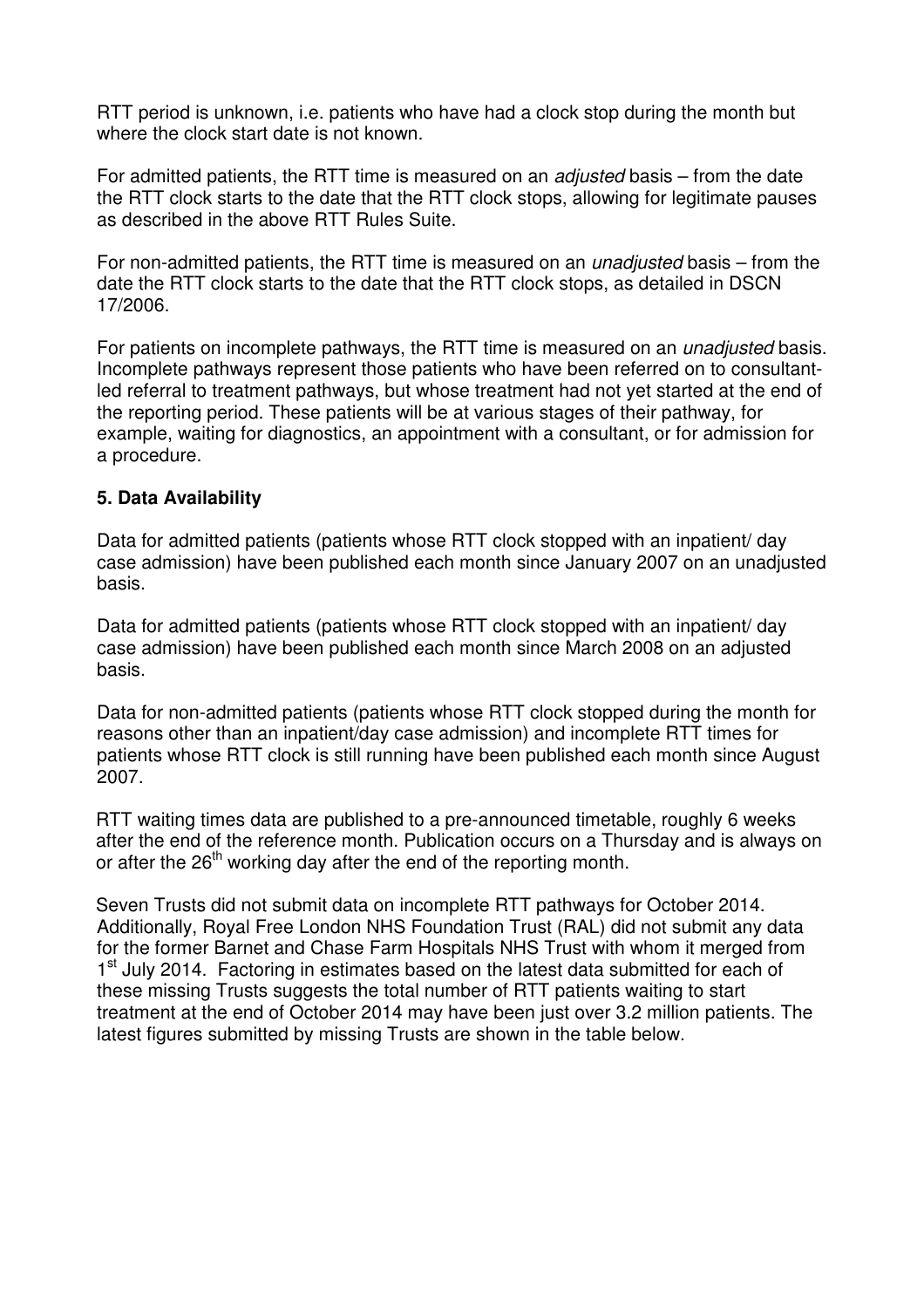| <b>Trust</b>                                                             | Latest available<br>incomplete RTT<br>pathway data<br>(rounded to<br>nearest hundred) | <b>Month</b><br>incomplete<br>pathway data<br>last submitted |
|--------------------------------------------------------------------------|---------------------------------------------------------------------------------------|--------------------------------------------------------------|
| Barking, Havering and Redbridge University Hospitals<br><b>NHS Trust</b> | 20,700                                                                                | $Nov-13$                                                     |
| Former Barnet and Chase Farm Hospitals NHS Trust                         | 24,400                                                                                | $Sep-13$                                                     |
| <b>Barts NHS Health Trust</b>                                            | 75,600                                                                                | Aug-14                                                       |
| Heart of England NHS Foundation Trust                                    | 34,000                                                                                | June-14                                                      |
| Royal Berkshire NHS Foundation Trust                                     | 28,800                                                                                | June-14                                                      |
| Tameside Hospital NHS Foundation Trust                                   | 26,000                                                                                | Feb-14                                                       |
| The Princess Alexandra Hospital NHS Trust                                | 10,200                                                                                | June-14                                                      |
| Walsall Healthcare NHS Trust*                                            | 13,800                                                                                | Feb-14                                                       |

Note: \* Walsall Healthcare NHS Trust submitted August 2014 data on incomplete pathways, however, the Trust has since informed NHS England that it does not consider this data to be an accurate reflection of the true position and therefore the data for August 2014 will be revised at a future date. The latest available data for the Trust prior to the August 2014 submission is for February 2014.

### **6. Average (median) waiting times**

The median is the preferred measure of the average waiting time as it is less susceptible to extreme values than the mean. The median waiting times is the middle value when all patients are ordered by length of wait. This is the midpoint of the RTT waiting times distribution. For completed pathways, 50% of patients started treatment within the median waiting time, and for incomplete pathways 50% of patients were waiting within the median waiting time.

It should be noted that median times are calculated from aggregate data, rather than patient level data, and therefore are only estimates of the position on average waits.

### **7. Interpretation of RTT waiting times**

Care should be taken when making month on month comparisons of these figures. Measures of waiting time performance are subject to seasonality. For example, the presence of bank holidays or the number of weekends in a calendar month both affect the number of working days. Similarly, adverse weather may result in emergency pressure and impacts upon the health service's ability to preserve elective capacity. These factors can affect waiting times and should be considered when making comparisons across time.

### **9. Feedback welcomed**

We welcome feedback on the content and presentation of RTT statistics within this Statistical Press Notice and those published on the NHS England website. If anyone has any comments on this, or any other issues regarding RTT data and statistics, then please email RTTdata@dh.gsi.gov.uk